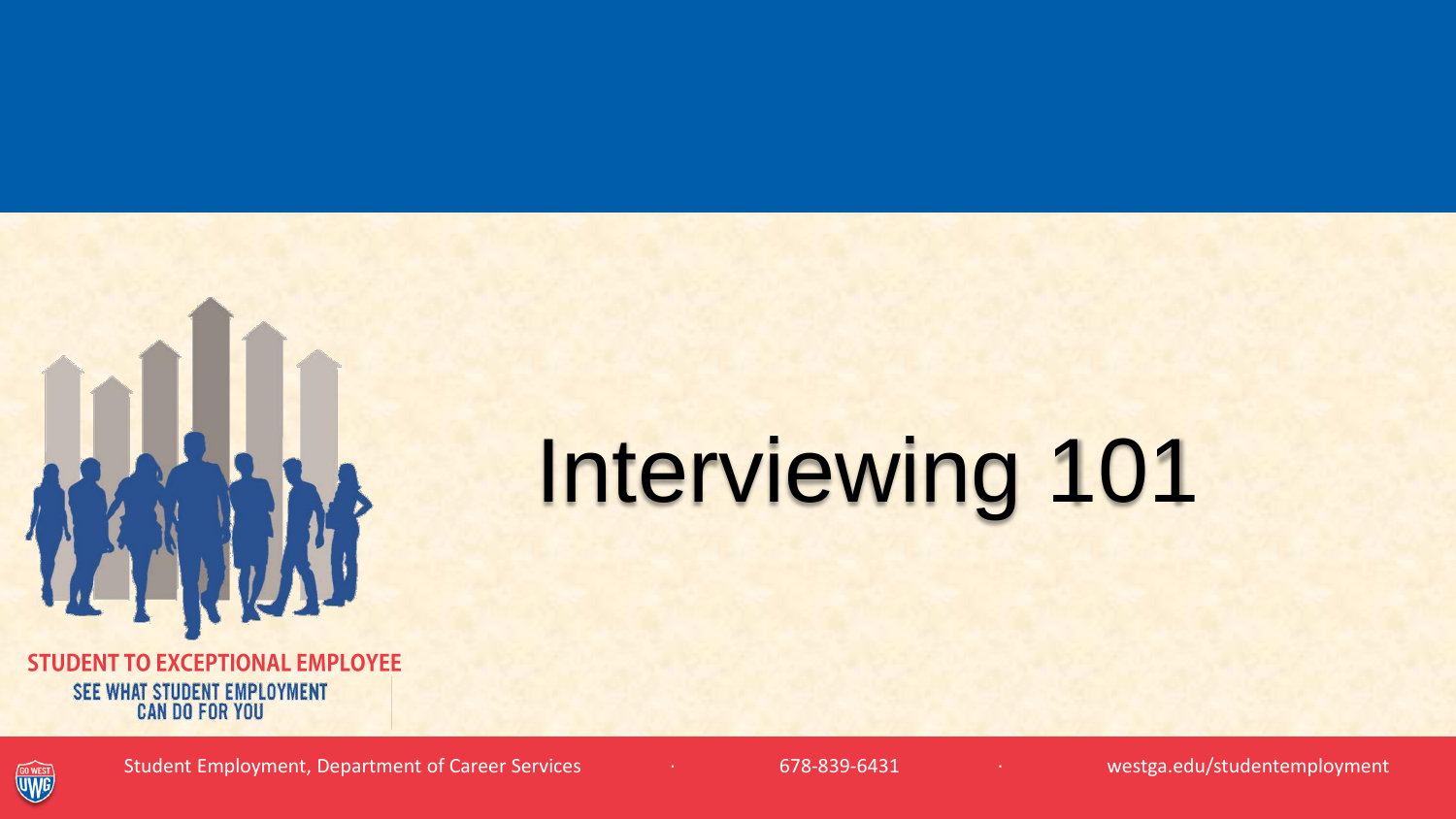## Importance of an Interview

#### A great resume can get you in the door, but a great interview gets you the job.



Failure to prepare and practice for an interview could cost you that dream job.

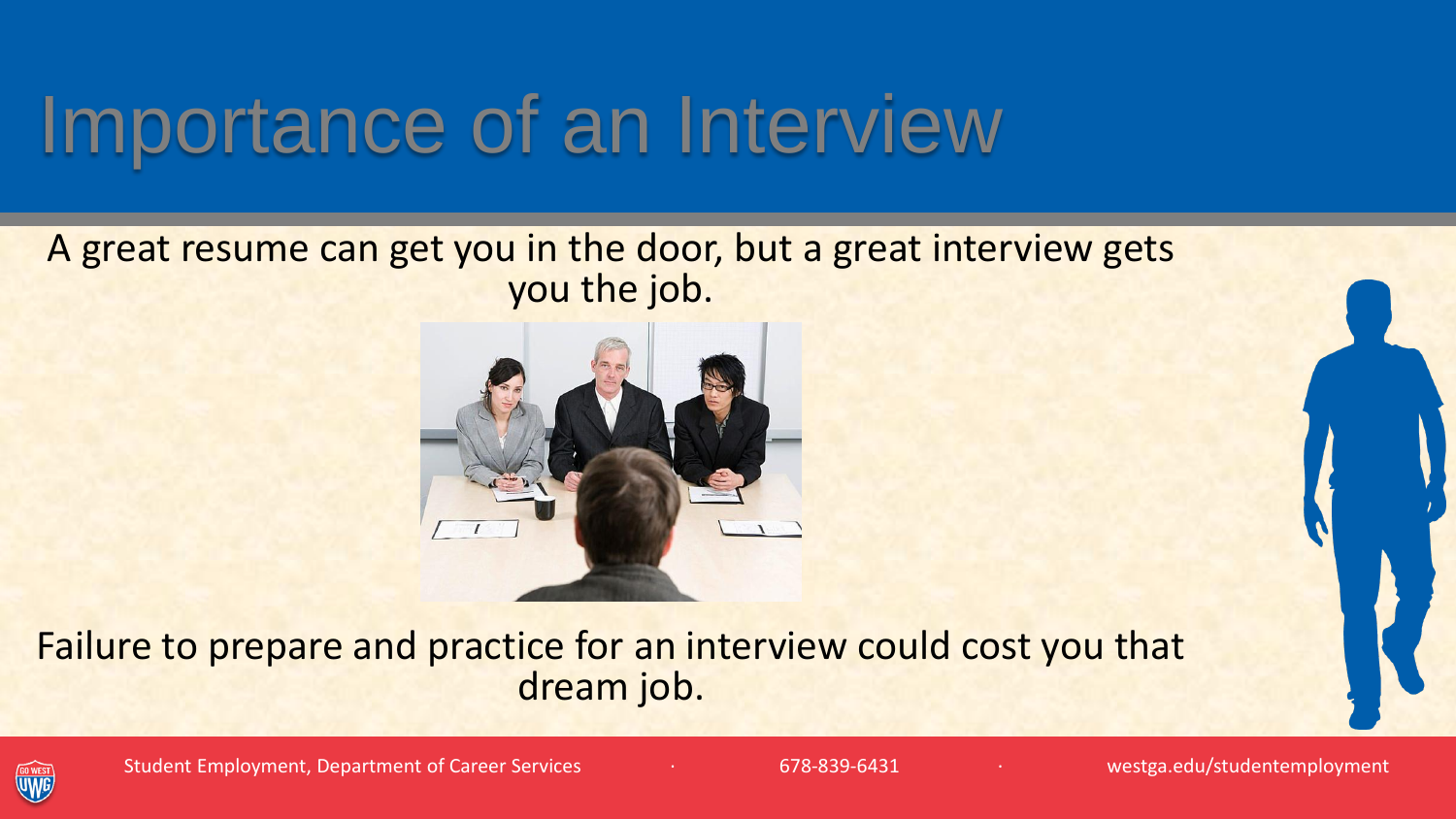# Prepare, Prepare, Prepare!

Interviews are a little like oral exams, you can see them as dreaded ordeals or opportunities to learn more about a position and highlight your strengths for a prospective employer.

Preparing in advance makes it more likely that you will see it as an opportunity



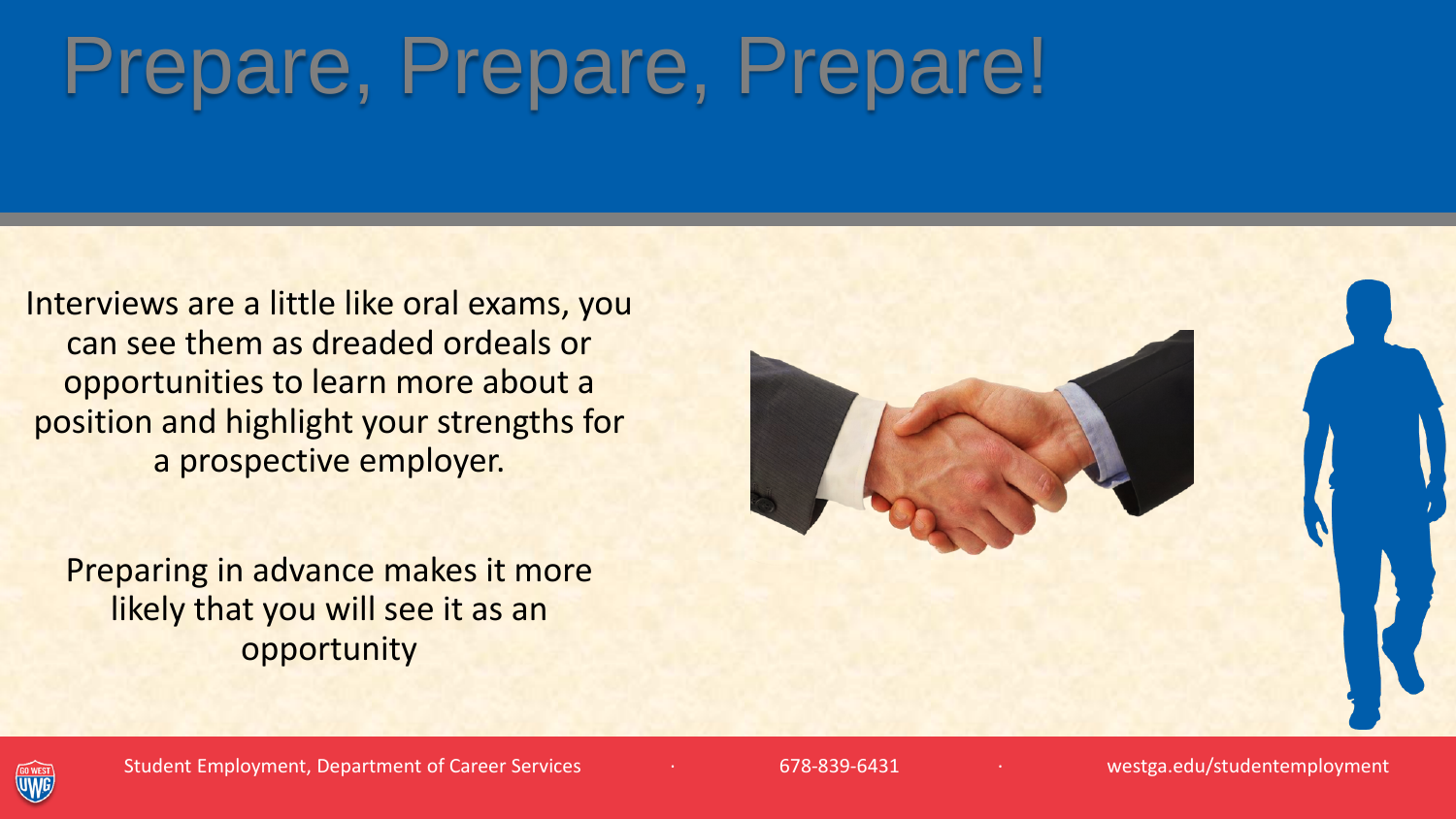### How to Prepare for Your Interview

#### Practice makes perfect!

- [Set up an appointment with Career Services for Mock](http://www.westga.edu/careerservices/3823.php) Interviews.
- Practice in the mirror or with a friend or family member.
- Make a 30 second "pitch" to describe yourself to employers.
- Use [Interview Stream t](http://www.westga.edu/careerservices/6592.php)o practice interviewing and receive helpful tips from professionals.

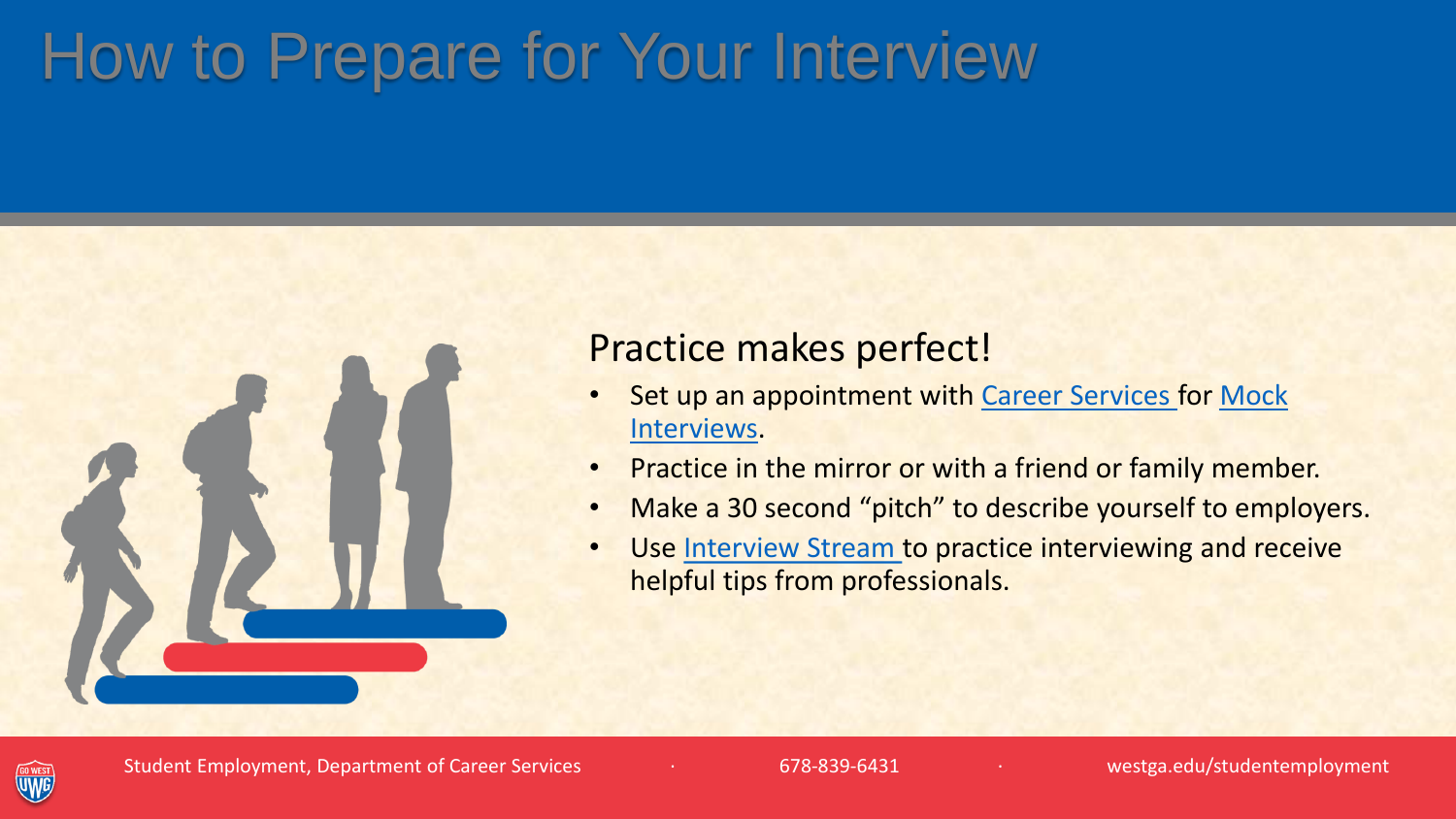# Beware of Corrupt Interview **Questions**

Questions that focus on your age, race, gender, disability, religion, marital status are illegal and contradict equalemployment and anti-discrimination laws.